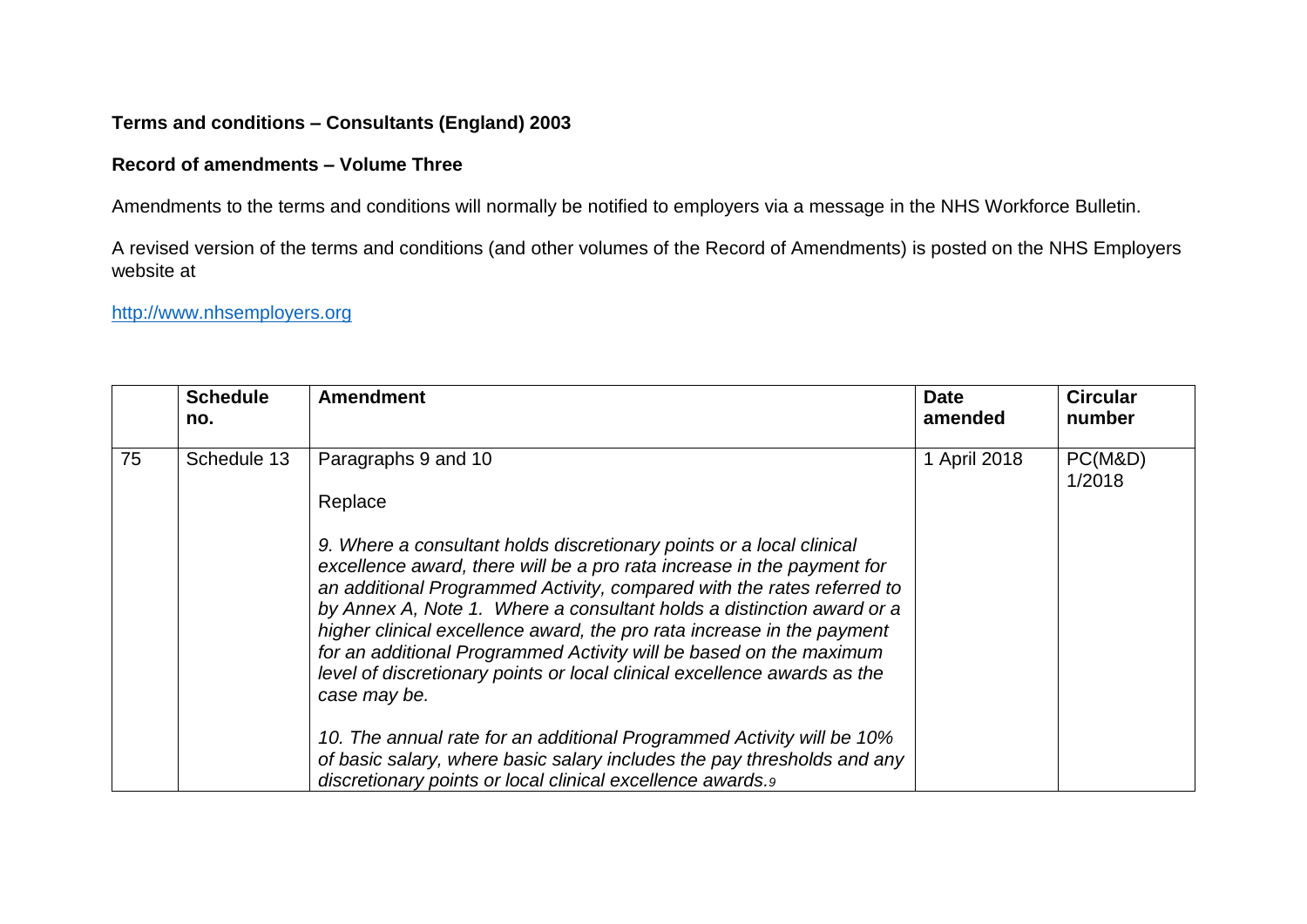|    |                                  | With<br>9. For consultants who hold discretionary points or a local clinical<br>excellence award as at 31 March 2018, there will be a pro rata<br>increase in the payment for an additional Programmed Activity,<br>compared with the rates referred to by Annex A, Note 1. This will not<br>apply to any local clinical excellence award points received on or after<br>1 April 2018.<br>10. Where a consultant holds a distinction award or a higher clinical<br>excellence award under the existing national clinical excellence award<br>scheme (as defined in Schedule 30, para 1) as enforced from time to<br>time, the pro rata increase in the payment for an additional<br>Programmed Activity will be based on the maximum level of<br>discretionary points or local clinical excellence awards as the case may<br>be.<br>11. The annual rate for an additional Programmed Activity will be 10%<br>of basic salary, where basic salary includes the pay thresholds and any<br>local clinical excellence awards held as at 31 March 2018. This will not<br>apply to local clinical excellence award points received on or after 1<br>April 2018.9 |              |                   |
|----|----------------------------------|------------------------------------------------------------------------------------------------------------------------------------------------------------------------------------------------------------------------------------------------------------------------------------------------------------------------------------------------------------------------------------------------------------------------------------------------------------------------------------------------------------------------------------------------------------------------------------------------------------------------------------------------------------------------------------------------------------------------------------------------------------------------------------------------------------------------------------------------------------------------------------------------------------------------------------------------------------------------------------------------------------------------------------------------------------------------------------------------------------------------------------------------------------|--------------|-------------------|
| 76 | Schedule 13<br>Annex A<br>Note 1 | Replace<br><b>Annex A</b> 12, 34<br>Note 1: Pay rates for consultants appointed before 31 October 2003<br>can be found in the latest Pay Circular [see Annex A of the Pay<br>Circular: Section 2: Annex A] which is available on the NHS Employers                                                                                                                                                                                                                                                                                                                                                                                                                                                                                                                                                                                                                                                                                                                                                                                                                                                                                                         | 1 April 2018 | PC(M&D)<br>1/2018 |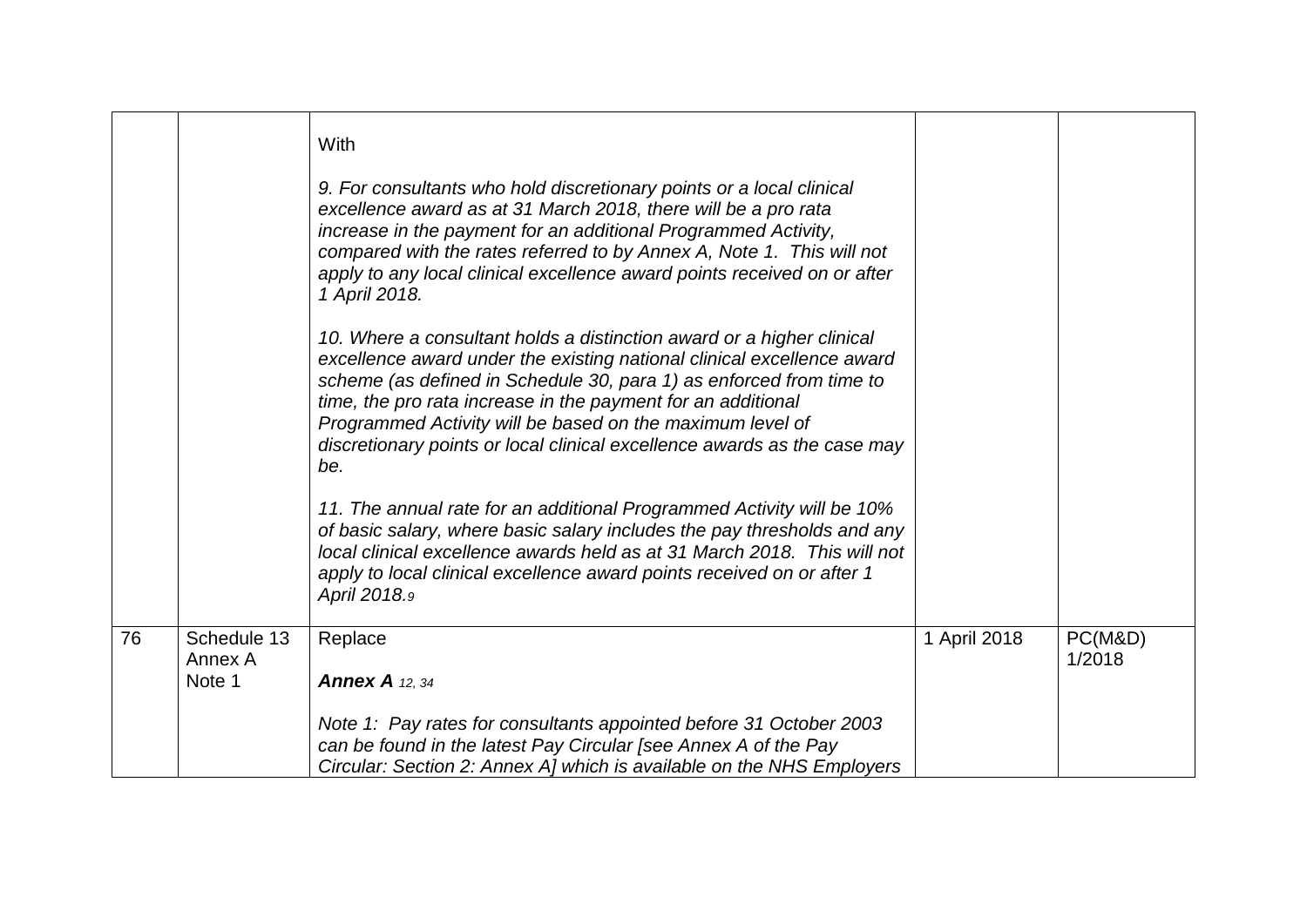|    |                             | website at www.nhsemployers.org/payconditions/pay-conditions-<br>2339.cfm<br>With<br><b>Annex A</b> 12, 34<br>Note 1: Pay rates for consultants appointed before 31 October 2003<br>can be found in the latest Pay Circular [see Annex A of the Pay<br>Circular: Section 2: Annex A] which is available on the NHS Employers<br>website at www.nhsemployers.org                                                                                                                                                                     |              |                   |
|----|-----------------------------|-------------------------------------------------------------------------------------------------------------------------------------------------------------------------------------------------------------------------------------------------------------------------------------------------------------------------------------------------------------------------------------------------------------------------------------------------------------------------------------------------------------------------------------|--------------|-------------------|
| 77 | Schedule 14<br>Paragraph 7  | Replace<br>7. The annual rate for an additional Programmed Activity will be 10% of<br>basic salary, where basic salary includes the pay thresholds and any<br>local clinical excellence awards.15<br>With<br>7. The annual rate for an additional Programmed Activity will be 10% of<br>basic salary, where basic salary includes the pay thresholds and any<br>local clinical excellence awards held as at 31 March 2018. This will not<br>apply to local clinical excellence award points received on or after 1<br>April 2018.15 | 1 April 2018 | PC(M&D)<br>1/2018 |
| 78 | Schedule 14<br>Paragraph 10 | Replace<br>10. Where a consultant holds a local clinical excellence award, there<br>will be a pro rata increase in the payment for an additional<br>Programmed Activity, compared with the rates referred to by Annex B,<br>Note 1. Where a consultant holds a higher clinical excellence award,                                                                                                                                                                                                                                    | 1 April 2018 | PC(M&D)<br>1/2018 |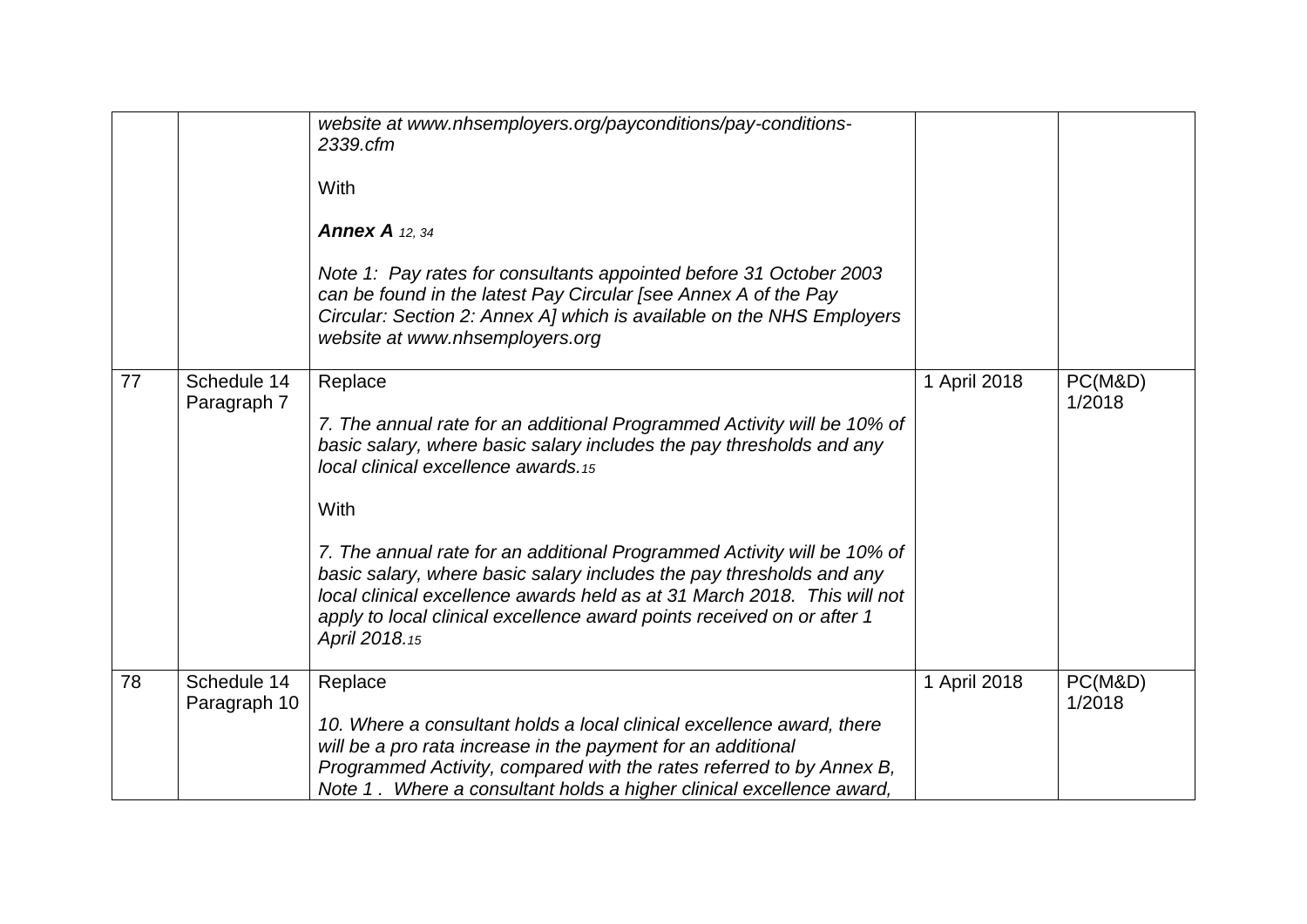|    |                                  | the pro rata increase in the payment for an additional Programmed<br>Activity will be based on the maximum level of local clinical excellence<br>awards.<br>With<br>10. For consultants who hold discretionary points or a local clinical<br>excellence award as at 31 March 2018, there will be a pro rata<br>increase in the payment for an additional Programmed Activity,<br>compared with the rates referred to by Annex B, Note 1. This will not<br>apply to any local clinical excellence award points received on or after<br>1 April 2018.<br>11. Where a consultant holds a national clinical excellence award<br>under the existing national clinical excellence award scheme (as<br>defined in Schedule 30, para 1) as enforced from time to time, the pro<br>rata increase in the payment for an additional Programmed Activity will<br>be based on the maximum level of local clinical excellence awards. |              |                   |
|----|----------------------------------|-------------------------------------------------------------------------------------------------------------------------------------------------------------------------------------------------------------------------------------------------------------------------------------------------------------------------------------------------------------------------------------------------------------------------------------------------------------------------------------------------------------------------------------------------------------------------------------------------------------------------------------------------------------------------------------------------------------------------------------------------------------------------------------------------------------------------------------------------------------------------------------------------------------------------|--------------|-------------------|
| 79 | Schedule 14<br>Annex B<br>Note 1 | Replace<br><b>Annex B</b> 16, 35<br>Note 1: Pay rates for consultants appointed on or after 31 October<br>2003 can be found in the latest Pay Circular [see Annex A of the Pay<br>Circular: Section 2: Annex B] which is available on the NHS Employers<br>website at www.nhsemployers.org/payconditions/pay-conditions-<br>2339.cfm<br>With<br><b>Annex B</b> 16, 35                                                                                                                                                                                                                                                                                                                                                                                                                                                                                                                                                   | 1 April 2018 | PC(M&D)<br>1/2018 |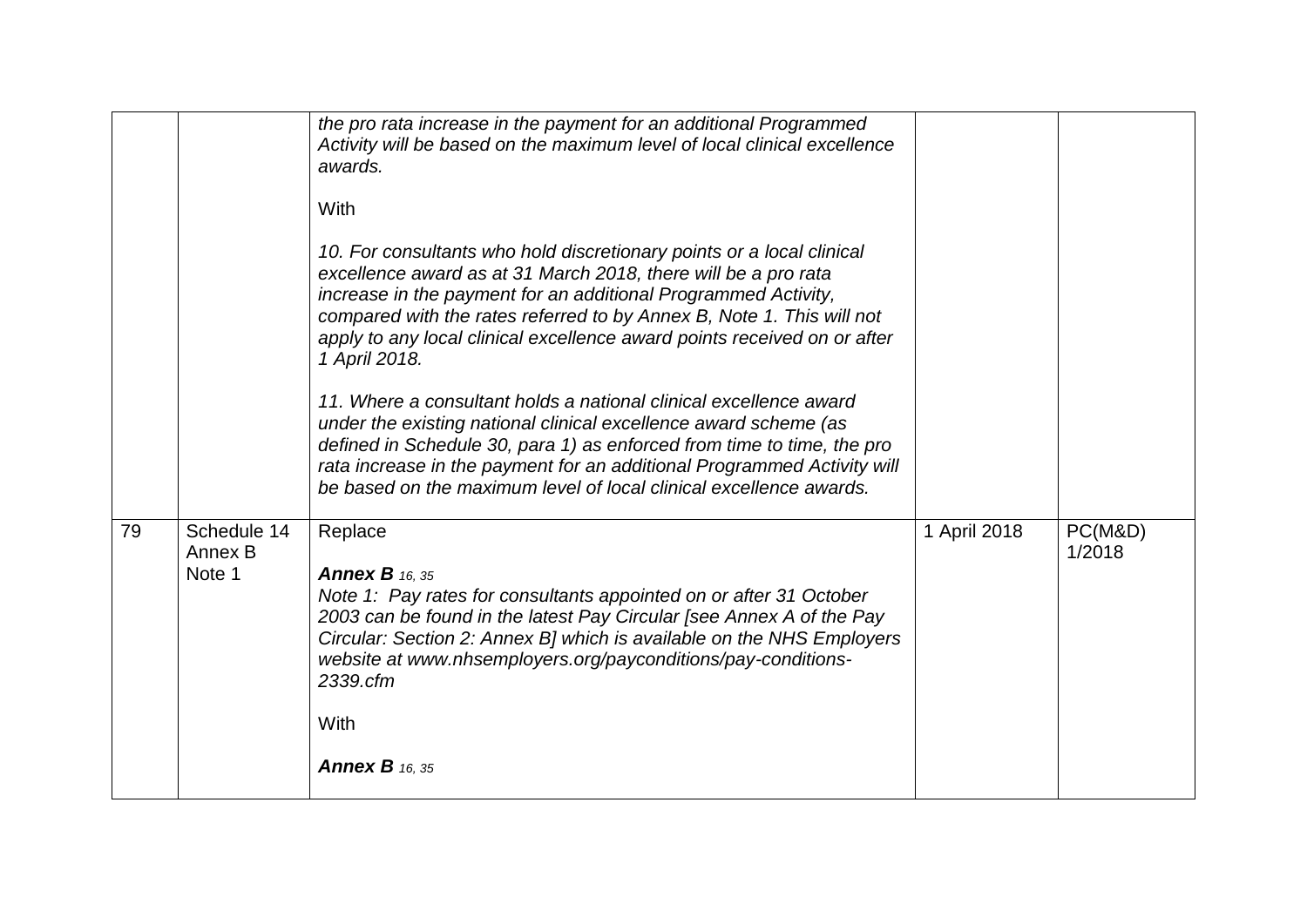|    |                            | Note 1: Pay rates for consultants appointed on or after 31 October<br>2003 can be found in the latest Pay Circular [see Annex A of the Pay<br>Circular: Section 2: Annex B] which is available on the NHS Employers<br>website at www.nhsemployers.org                                                                                                                                                                                                                                                                                                                                                                                                                                                                                                                                                                                                                                                                                                                                                                                                                                  |              |                   |
|----|----------------------------|-----------------------------------------------------------------------------------------------------------------------------------------------------------------------------------------------------------------------------------------------------------------------------------------------------------------------------------------------------------------------------------------------------------------------------------------------------------------------------------------------------------------------------------------------------------------------------------------------------------------------------------------------------------------------------------------------------------------------------------------------------------------------------------------------------------------------------------------------------------------------------------------------------------------------------------------------------------------------------------------------------------------------------------------------------------------------------------------|--------------|-------------------|
| 80 | Schedule 17<br>Paragraph 2 | Replace<br>2. The following will be pensionable in the NHS Pension Scheme:<br>the consultant's basic salary (up to ten Programmed Activities),<br>٠<br>including pay thresholds;<br>enhancements to basic salary by way of any discretionary<br>points, distinction awards or clinical excellence awards;<br>any on-call availability supplement;<br>any London Weighting Allowance; and<br>fees for domiciliary visits not undertaken during Programmed<br>Activities.<br>With<br>2. The following will be pensionable in the NHS Pension Scheme:<br>the consultant's basic salary (up to ten Programmed Activities),<br>$\bullet$<br>including pay thresholds;<br>enhancements to basic salary by way of any discretionary<br>points, distinction awards or clinical excellence awards held as<br>at 31 March 2018. This will not apply to local clinical excellence<br>award points received on or after 1 April 2018;<br>any on-call availability supplement;<br>any London Weighting Allowance; and<br>fees for domiciliary visits not undertaken during Programmed<br>Activities. | 1 April 2018 | PC(M&D)<br>1/2018 |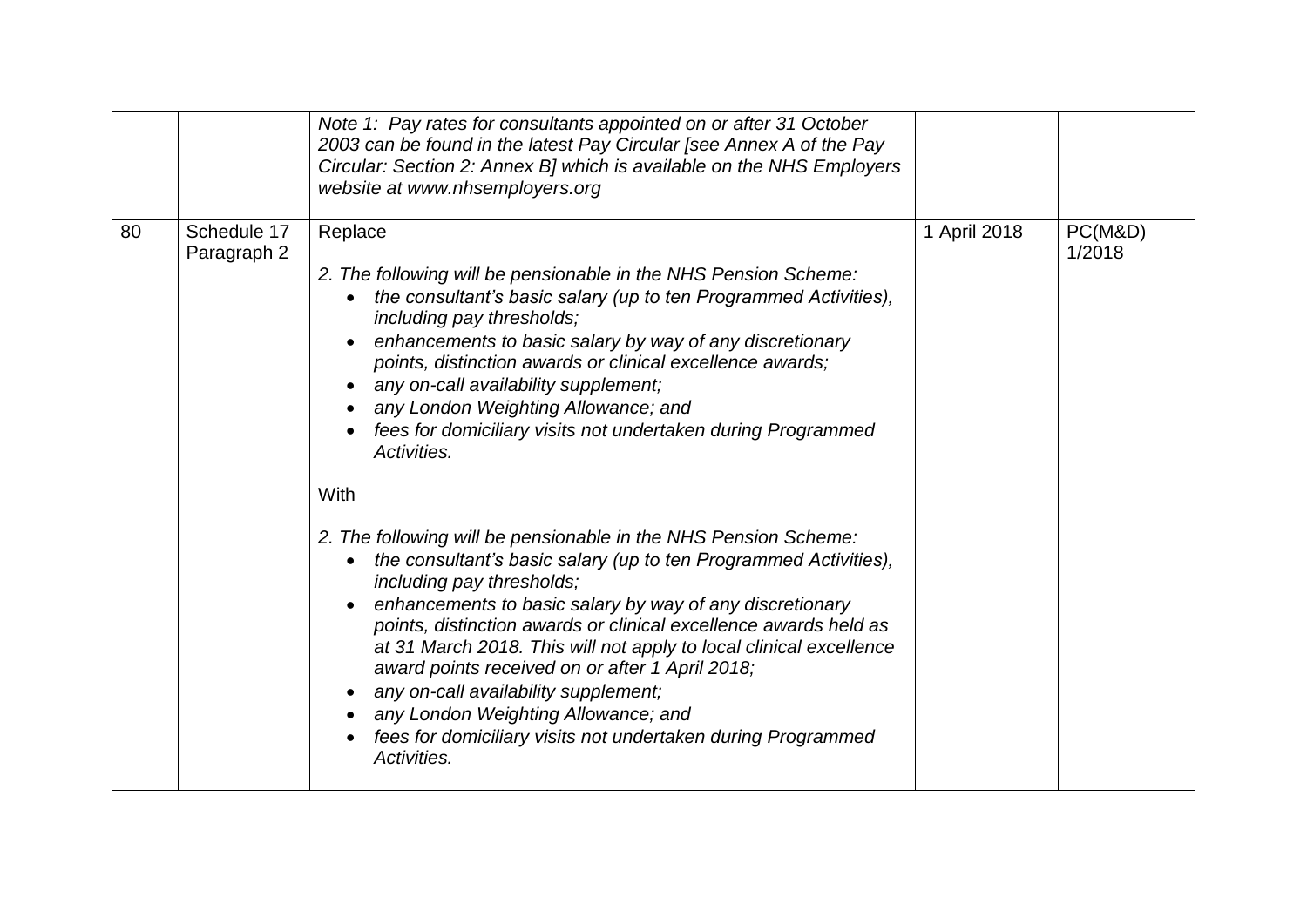| $\overline{81}$ | Schedule 17<br>Paragraph 4 | Replace                                                                                                                                                                                                                                                                                                                                                                             |              |         |  |
|-----------------|----------------------------|-------------------------------------------------------------------------------------------------------------------------------------------------------------------------------------------------------------------------------------------------------------------------------------------------------------------------------------------------------------------------------------|--------------|---------|--|
|                 |                            | Removal or downgrading of a distinction award or clinical<br>excellence award                                                                                                                                                                                                                                                                                                       |              |         |  |
|                 |                            | 4. If a distinction award or clinical excellence award is removed or<br>downgraded, the consultant will normally continue to be paid the value<br>of the award he or she received at the time this decision was made.<br>This will be taken into account in the calculation of the consultant's<br>pension in the normal way.                                                       |              |         |  |
|                 |                            | With                                                                                                                                                                                                                                                                                                                                                                                |              |         |  |
|                 |                            | Removal or downgrading of a distinction award or clinical<br>excellence award                                                                                                                                                                                                                                                                                                       |              |         |  |
|                 |                            | 4. If a distinction award or clinical excellence award is removed or<br>downgraded, the consultant loses the value of the award or receives<br>the value of the downgraded award from the point at which this<br>decision was made. This will be taken into account in the calculation of<br>the consultant's pension in the normal way, subject to the NHS<br>Pension regulations. |              |         |  |
| 82              | Schedule 24                | Paragraphs 49 and 50                                                                                                                                                                                                                                                                                                                                                                | 1 April 2018 | PC(M&D) |  |
|                 |                            | Replace                                                                                                                                                                                                                                                                                                                                                                             |              | 2/2018  |  |
|                 |                            | <b>Accrual of Annual Leave</b><br>49. Annual leave will continue to accrue during maternity leave,<br>whether paid or unpaid, provided for by this agreement.                                                                                                                                                                                                                       |              |         |  |
|                 |                            | 50. Where the amount of accrued annual leave would exceed normal<br>carry over provisions, it may be mutually beneficial to both the<br>employer and employee for the employee to take annual leave before                                                                                                                                                                          |              |         |  |